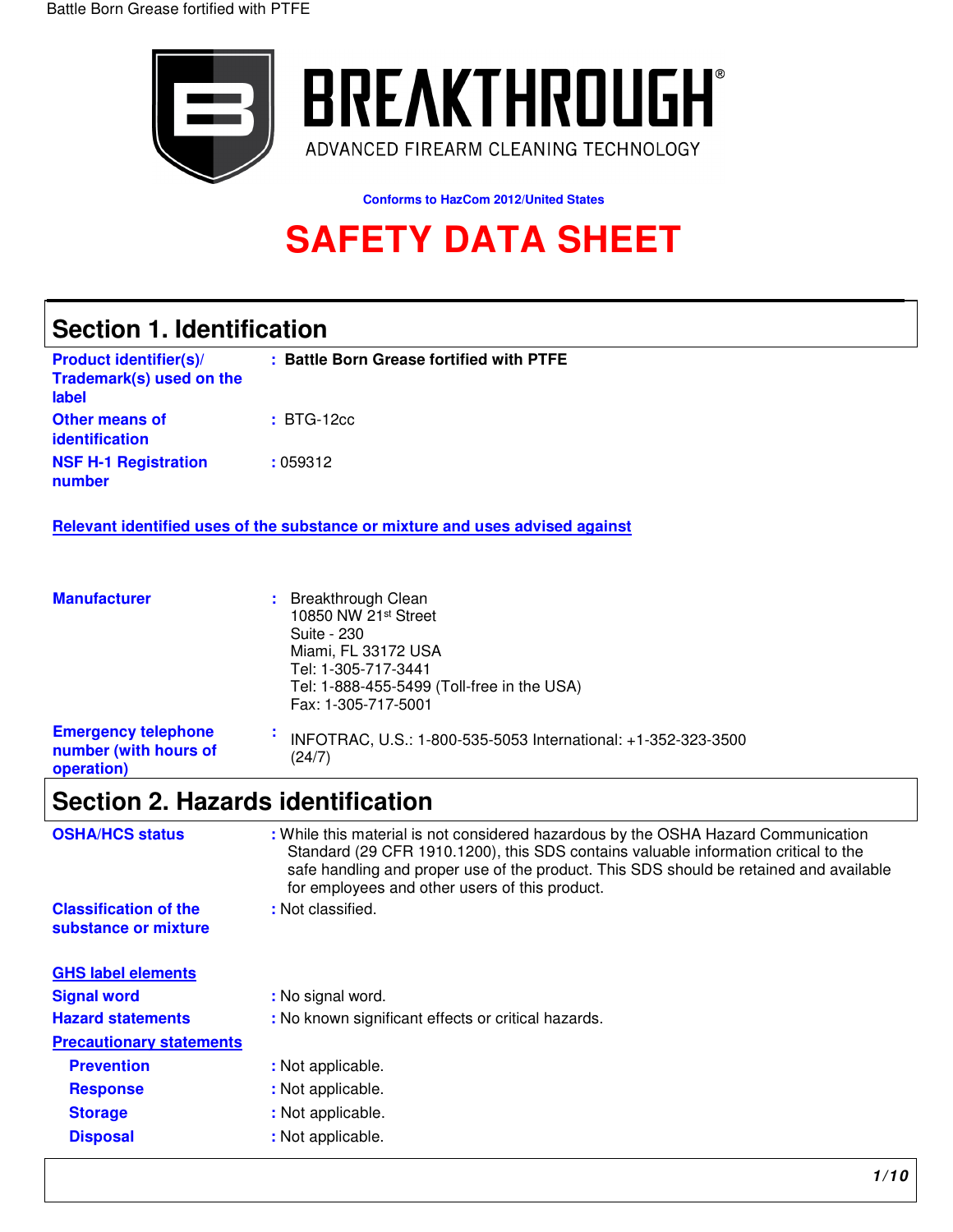### **Section 2. Hazards identification**

**Hazards not otherwise : None known. classified** 

## **Section 3. Composition/information on ingredients**

| Substance/mixture     | : Mixture         |
|-----------------------|-------------------|
| <b>Other means of</b> | : Not applicable. |
| <i>identification</i> |                   |

#### **CAS number/other identifiers**

**CAS number :** Not applicable.

**Product code :** 73100

**There are no ingredients present which, within the current knowledge of the supplier and in the concentrations applicable, are classified as hazardous to health or the environment and hence require reporting in this section.** 

**Occupational exposure limits, if available, are listed in Section 8.** 

### **Section 4. First aid measures**

### **Description of necessary first aid measures**

| <b>Eye contact</b>  | Immediately flush eyes with plenty of water, occasionally lifting the upper and lower<br>eyelids. Check for and remove any contact lenses. Get medical attention if irritation<br>occurs.                                                                                                                                                            |
|---------------------|------------------------------------------------------------------------------------------------------------------------------------------------------------------------------------------------------------------------------------------------------------------------------------------------------------------------------------------------------|
| <b>Inhalation</b>   | Remove victim to fresh air and keep at rest in a position comfortable for breathing. Get<br>medical attention if symptoms occur.                                                                                                                                                                                                                     |
| <b>Skin contact</b> | Flush contaminated skin with plenty of water. Get medical attention if symptoms occur.                                                                                                                                                                                                                                                               |
| <b>Ingestion</b>    | Wash out mouth with water. Remove victim to fresh air and keep at rest in a position<br>comfortable for breathing. If material has been swallowed and the exposed person is<br>conscious, give small quantities of water to drink. Do not induce vomiting unless<br>directed to do so by medical personnel. Get medical attention if symptoms occur. |

|                                       | Most important symptoms/effects, acute and delayed                                                                             |
|---------------------------------------|--------------------------------------------------------------------------------------------------------------------------------|
| <b>Potential acute health effects</b> |                                                                                                                                |
| <b>Eye contact</b>                    | : No known significant effects or critical hazards.                                                                            |
| <b>Inhalation</b>                     | : No known significant effects or critical hazards.                                                                            |
| <b>Skin contact</b>                   | : No known significant effects or critical hazards.                                                                            |
| <b>Ingestion</b>                      | : No known significant effects or critical hazards.                                                                            |
| <b>Over-exposure signs/symptoms</b>   |                                                                                                                                |
| <b>Eye contact</b>                    | : No known significant effects or critical hazards.                                                                            |
| <b>Inhalation</b>                     | : No known significant effects or critical hazards.                                                                            |
| <b>Skin contact</b>                   | : No known significant effects or critical hazards.                                                                            |
| <b>Ingestion</b>                      | : No known significant effects or critical hazards.                                                                            |
|                                       | Indication of immediate medical attention and special treatment needed, if necessary                                           |
| <b>Notes to physician</b>             | : Treat symptomatically. Contact poison treatment specialist immediately if large<br>quantities have been ingested or inhaled. |
|                                       |                                                                                                                                |

**Specific treatments** : No specific treatment.

**Protection of first-aiders** : No action shall be taken involving any personal risk or without suitable training.

**See toxicological information (Section 11)**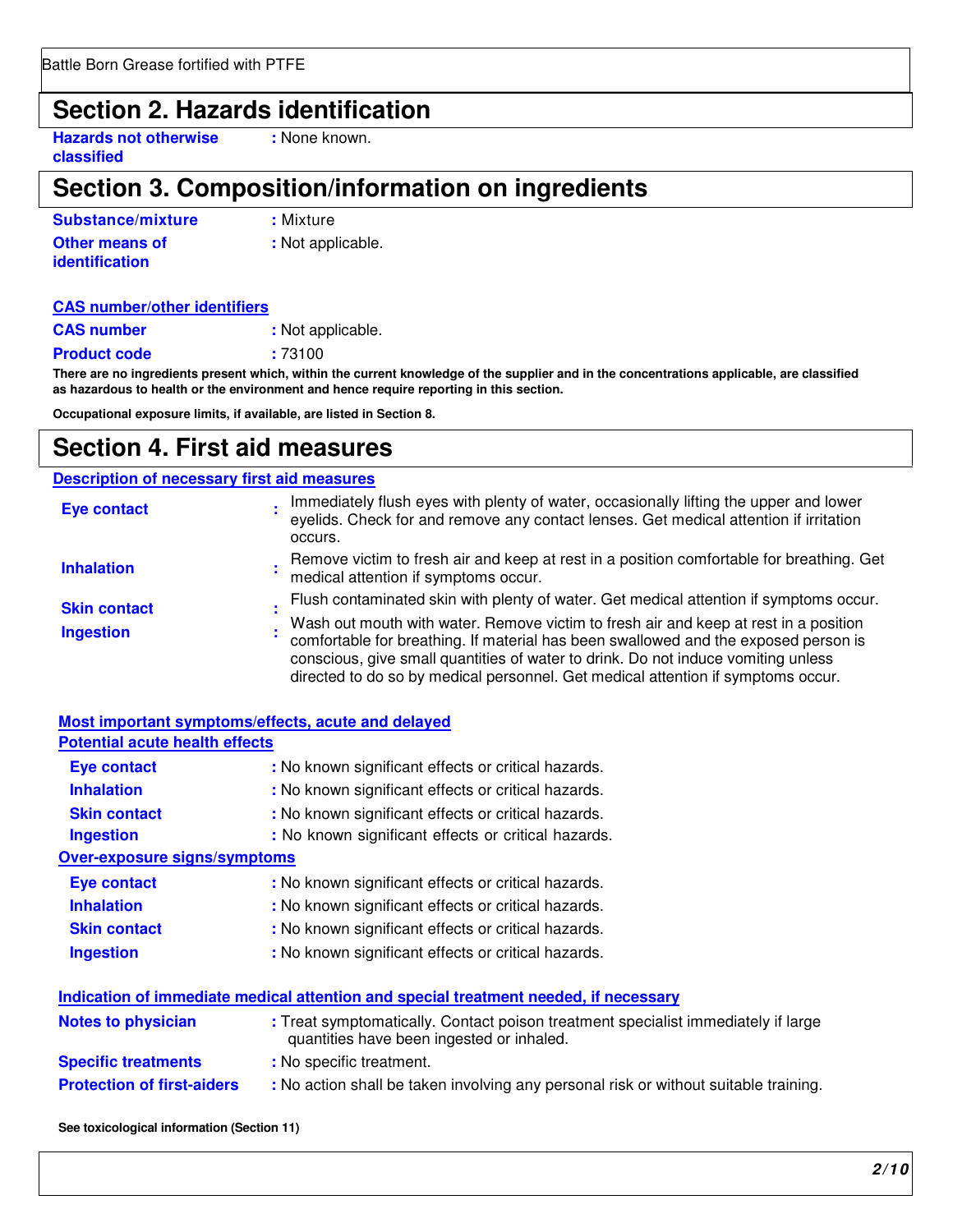### **Section 5. Fire-fighting measures**

| <b>Extinguishing media</b>                               |                                                                                                                                                                          |
|----------------------------------------------------------|--------------------------------------------------------------------------------------------------------------------------------------------------------------------------|
| <b>Suitable extinguishing</b><br>media                   | : Use dry chemical, CO <sub>2</sub> , water spray (fog) or foam.                                                                                                         |
| <b>Unsuitable extinguishing</b><br>media                 | : None known.                                                                                                                                                            |
| <b>Specific hazards arising</b><br>from the chemical     | : No specific fire or explosion hazard.                                                                                                                                  |
| <b>Hazardous thermal</b><br>decomposition products       | : Decomposition products may include the following materials:<br>carbon dioxide<br>carbon monoxide<br>halogenated compounds<br>metal oxide/oxides                        |
| <b>Special protective actions</b><br>for fire-fighters   | : No special protection is required.                                                                                                                                     |
| <b>Special protective</b><br>equipment for fire-fighters | : Fire-fighters should wear appropriate protective equipment and self-contained breathing<br>apparatus (SCBA) with a full face-piece operated in positive pressure mode. |

## **Section 6. Accidental release measures**

|                                                       | Personal precautions, protective equipment and emergency procedures                                                                                                                                                                                                                                                                                                                                                                                                                                                                                                                        |  |
|-------------------------------------------------------|--------------------------------------------------------------------------------------------------------------------------------------------------------------------------------------------------------------------------------------------------------------------------------------------------------------------------------------------------------------------------------------------------------------------------------------------------------------------------------------------------------------------------------------------------------------------------------------------|--|
| For non-emergency<br>personnel                        | : Put on appropriate personal protective equipment.                                                                                                                                                                                                                                                                                                                                                                                                                                                                                                                                        |  |
| For emergency responders :                            | If specialized clothing is required to deal with the spillage, take note of any information<br>in Section 8 on suitable and unsuitable materials. See also the information in "For non-<br>emergency personnel".                                                                                                                                                                                                                                                                                                                                                                           |  |
| <b>Environmental precautions:</b>                     | Avoid dispersal of spilled material and runoff and contact with soil, waterways,<br>drains and sewers. Inform the relevant authorities if the product has caused<br>environmental pollution (sewers, waterways, soil or air).                                                                                                                                                                                                                                                                                                                                                              |  |
| Methods and materials for containment and cleaning up |                                                                                                                                                                                                                                                                                                                                                                                                                                                                                                                                                                                            |  |
| <b>Spill</b>                                          | : Stop leak if without risk. Move containers from spill area. Prevent entry into sewers,<br>water courses, basements or confined areas. Wash spillages into an effluent treatment<br>plant or proceed as follows. Contain and collect spillage with non-combustible,<br>absorbent material e.g. sand, earth, vermiculite or diatomaceous earth and place in<br>container for disposal according to local regulations (see Section 13). Dispose of via a<br>licensed waste disposal contractor. Note: see Section 1 for emergency contact<br>information and Section 13 for waste disposal. |  |

## **Section 7. Handling and storage**

### **Precautions for safe handling Protective measures : Put on appropriate personal protective equipment (see Section 8).** Advice on general : Eating, drinking and smoking should be prohibited in areas where this material is<br>occupational hygiene handled, stored and processed. Workers should wash hands and face before ea handled, stored and processed. Workers should wash hands and face before eating, drinking and smoking. See also Section 8 for additional information on hygiene measures.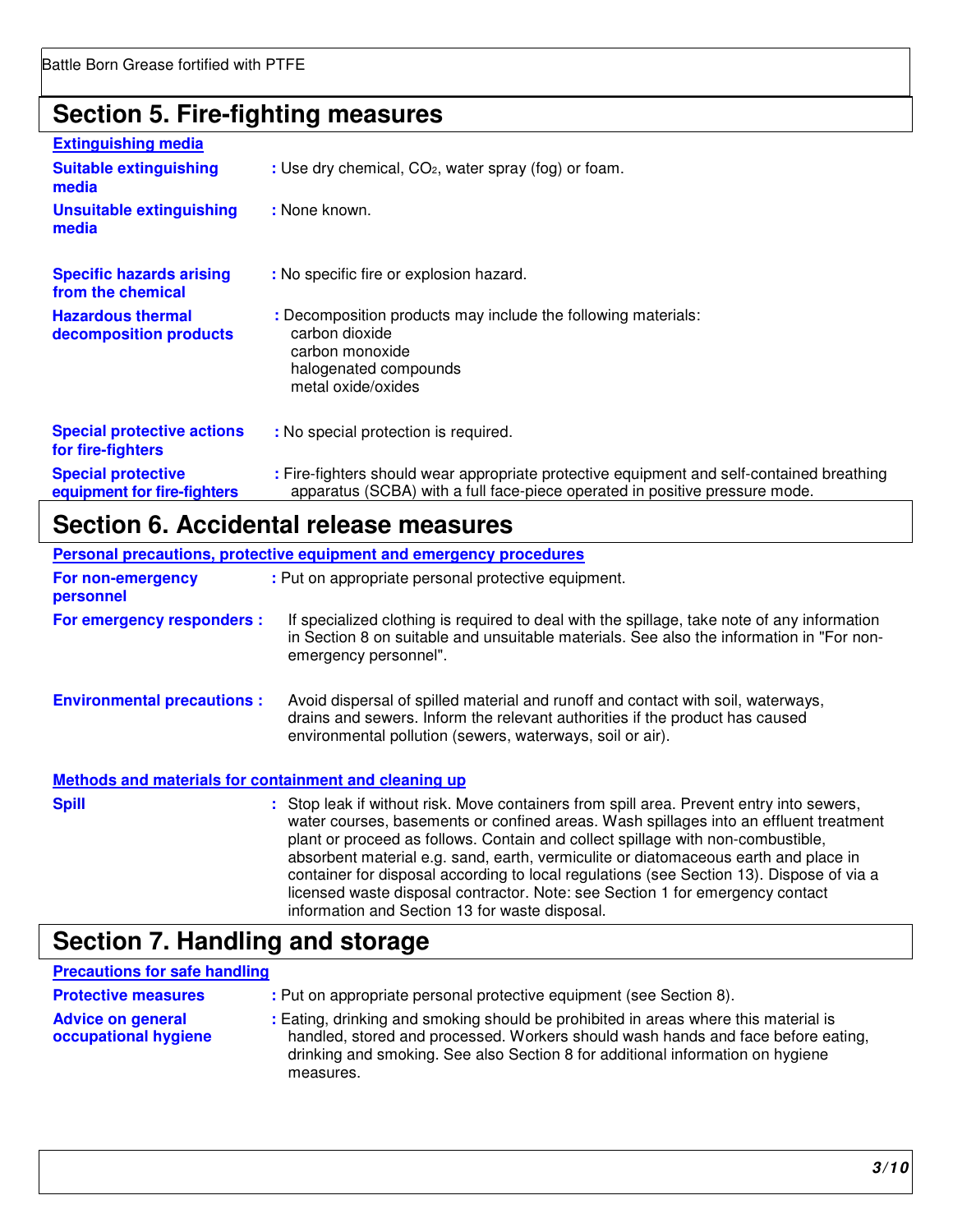## **Section 7. Handling and storage**

**Conditions for safe storage, :** Store in accordance with local regulations. Store in original container protected from **including any incompatibilities**  direct sunlight in a dry, cool and well-ventilated area, away from incompatible materials (see Section 10) and food and drink. Keep container tightly closed and sealed until ready for use. Containers that have been opened must be carefully resealed and kept upright to prevent leakage. Do not store in unlabeled containers. Use appropriate containment to avoid environmental contamination.

## **Section 8. Exposure controls/personal protection**

| <b>Control parameters</b>                        |                                                                                                                                                                                                                                                                                                                                 |
|--------------------------------------------------|---------------------------------------------------------------------------------------------------------------------------------------------------------------------------------------------------------------------------------------------------------------------------------------------------------------------------------|
| <b>Occupational exposure limits</b>              |                                                                                                                                                                                                                                                                                                                                 |
| None.                                            |                                                                                                                                                                                                                                                                                                                                 |
| <b>Appropriate engineering</b><br>controls       | : Use only with adequate ventilation. Use process enclosures, local exhaust ventilation or<br>other engineering controls to keep worker exposure to airborne contaminants below any<br>recommended or statutory limits.                                                                                                         |
| <b>Environmental exposure</b><br><b>controls</b> | : Emissions from ventilation or work process equipment should be checked to ensure<br>they comply with the requirements of environmental protection legislation.                                                                                                                                                                |
| <b>Individual protection measures</b>            |                                                                                                                                                                                                                                                                                                                                 |
| <b>Hygiene measures</b>                          | Wash hands, forearms and face thoroughly after handling chemical products, before<br>eating, drinking, smoking and using the lavatory and at the end of the working period.<br>Ensure that eyewash stations and safety showers are close to the workstation location.                                                           |
| <b>Eye/face protection</b>                       | Safety eyewear complying with an approved standard should be used when a risk<br>assessment indicates this is necessary to avoid exposure to liquid splashes,<br>mists, gases or dusts.                                                                                                                                         |
| <b>Skin protection</b>                           |                                                                                                                                                                                                                                                                                                                                 |
| <b>Hand protection</b>                           | Chemical-resistant, impervious gloves complying with an approved standard should be<br>worn at all times when handling chemical products if a risk assessment indicates this is<br>necessary.                                                                                                                                   |
| <b>Body protection</b>                           | Personal protective equipment for the body should be selected based on the task<br>being performed and the risks involved and should be approved by a specialist before<br>handling this product.                                                                                                                               |
| <b>Other skin protection</b>                     | : Appropriate footwear and any additional skin protection measures should be selected<br>based on the task being performed and the risks involved and should be approved by<br>a specialist before handling this product.                                                                                                       |
| <b>Respiratory protection</b>                    | : Use a properly fitted, air-purifying or supplied air respirator complying with an approved<br>standard if a risk assessment indicates this is necessary. Respirator selection must be<br>based on known or anticipated exposure levels, the hazards of the product and the<br>safe working limits of the selected respirator. |

## **Section 9. Physical and chemical properties**

| <b>Appearance</b>     |                      |
|-----------------------|----------------------|
| <b>Physical state</b> | : Semi-solid.        |
| <b>Color</b>          | : Translucent White. |
| Odor                  | : Mild.              |
| <b>Odor threshold</b> | : Not available.     |
| рH                    | $:$ Not available.   |
| <b>Melting point</b>  | : Not available.     |
| <b>Boiling point</b>  | : Not available.     |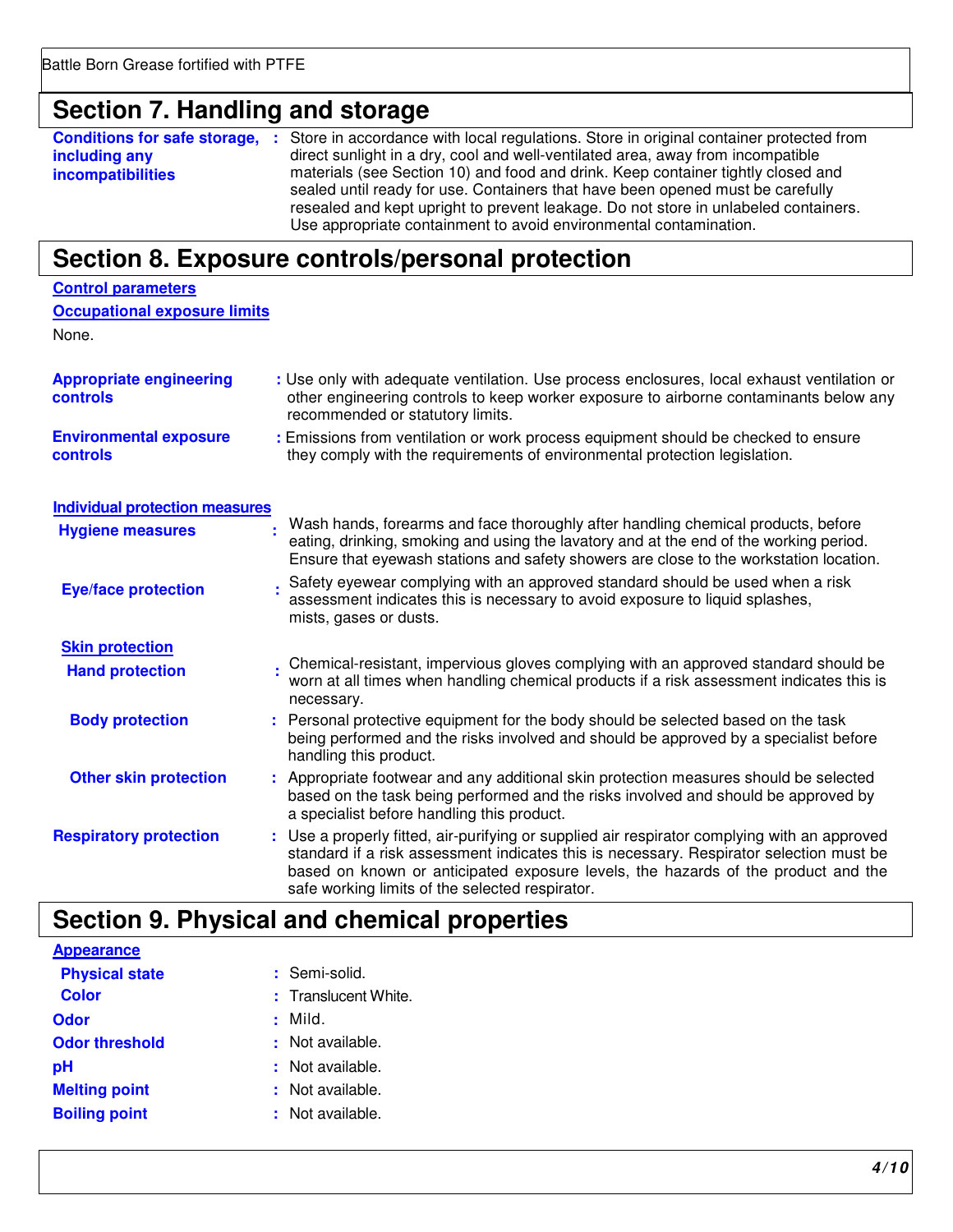## **Section 9. Physical and chemical properties**

| <b>Burning time</b><br>: Not applicable.<br><b>Burning rate</b><br>: Not applicable.<br>: Not available.<br><b>Evaporation rate</b><br><b>Flammability (solid, gas)</b><br>: Not available.<br><b>Lower and upper explosive</b><br>: Not available.<br>(flammable) limits<br>: 0.00021 kPa (0.0016 mm Hg) [300 °F]<br><b>Vapor pressure</b><br>: Not available.<br><b>Vapor density</b><br><b>Relative density</b><br>$: 0.89$ g/ml<br>: Insoluble in water.<br><b>Solubility</b><br><b>Partition coefficient: n-</b><br>: Not available.<br>octanol/water<br>: Not available.<br><b>Auto-ignition temperature</b><br>: Not available.<br><b>Decomposition temperature</b><br><b>SADT</b><br>: Not available.<br><b>Viscosity</b><br>: Not available. | <b>Flash point</b> | : Open cup: 265.56 °C (510 °F) [Cleveland.] |
|-------------------------------------------------------------------------------------------------------------------------------------------------------------------------------------------------------------------------------------------------------------------------------------------------------------------------------------------------------------------------------------------------------------------------------------------------------------------------------------------------------------------------------------------------------------------------------------------------------------------------------------------------------------------------------------------------------------------------------------------------------|--------------------|---------------------------------------------|
|                                                                                                                                                                                                                                                                                                                                                                                                                                                                                                                                                                                                                                                                                                                                                       |                    |                                             |
|                                                                                                                                                                                                                                                                                                                                                                                                                                                                                                                                                                                                                                                                                                                                                       |                    |                                             |
|                                                                                                                                                                                                                                                                                                                                                                                                                                                                                                                                                                                                                                                                                                                                                       |                    |                                             |
|                                                                                                                                                                                                                                                                                                                                                                                                                                                                                                                                                                                                                                                                                                                                                       |                    |                                             |
|                                                                                                                                                                                                                                                                                                                                                                                                                                                                                                                                                                                                                                                                                                                                                       |                    |                                             |
|                                                                                                                                                                                                                                                                                                                                                                                                                                                                                                                                                                                                                                                                                                                                                       |                    |                                             |
|                                                                                                                                                                                                                                                                                                                                                                                                                                                                                                                                                                                                                                                                                                                                                       |                    |                                             |
|                                                                                                                                                                                                                                                                                                                                                                                                                                                                                                                                                                                                                                                                                                                                                       |                    |                                             |
|                                                                                                                                                                                                                                                                                                                                                                                                                                                                                                                                                                                                                                                                                                                                                       |                    |                                             |
|                                                                                                                                                                                                                                                                                                                                                                                                                                                                                                                                                                                                                                                                                                                                                       |                    |                                             |
|                                                                                                                                                                                                                                                                                                                                                                                                                                                                                                                                                                                                                                                                                                                                                       |                    |                                             |
|                                                                                                                                                                                                                                                                                                                                                                                                                                                                                                                                                                                                                                                                                                                                                       |                    |                                             |
|                                                                                                                                                                                                                                                                                                                                                                                                                                                                                                                                                                                                                                                                                                                                                       |                    |                                             |
|                                                                                                                                                                                                                                                                                                                                                                                                                                                                                                                                                                                                                                                                                                                                                       |                    |                                             |

## **Section 10. Stability and reactivity**

| <b>Reactivity</b>                            | : No specific test data related to reactivity available for this product or its ingredients.              |
|----------------------------------------------|-----------------------------------------------------------------------------------------------------------|
| <b>Chemical stability</b>                    | : The product is stable.                                                                                  |
| <b>Possibility of hazardous</b><br>reactions | : Under normal conditions of storage and use, hazardous reactions will not occur.                         |
| <b>Conditions to avoid</b>                   | : Welding.                                                                                                |
| <b>Incompatible materials</b>                | : Reactive or incompatible with the following materials: oxidizing materials.                             |
| <b>Hazardous decomposition</b><br>products   | : Under normal conditions of storage and use, hazardous decomposition products should<br>not be produced. |

## **Section 11. Toxicological information**

| Information on toxicological effects |
|--------------------------------------|
| <b>Acute toxicity</b>                |
| There is no data available.          |
| <b>Irritation/Corrosion</b>          |
| There is no data available.          |
| <b>Sensitization</b>                 |
| There is no data available.          |
| <b>Mutagenicity</b>                  |
| There is no data available.          |
| <b>Carcinogenicity</b>               |
| There is no data available.          |
|                                      |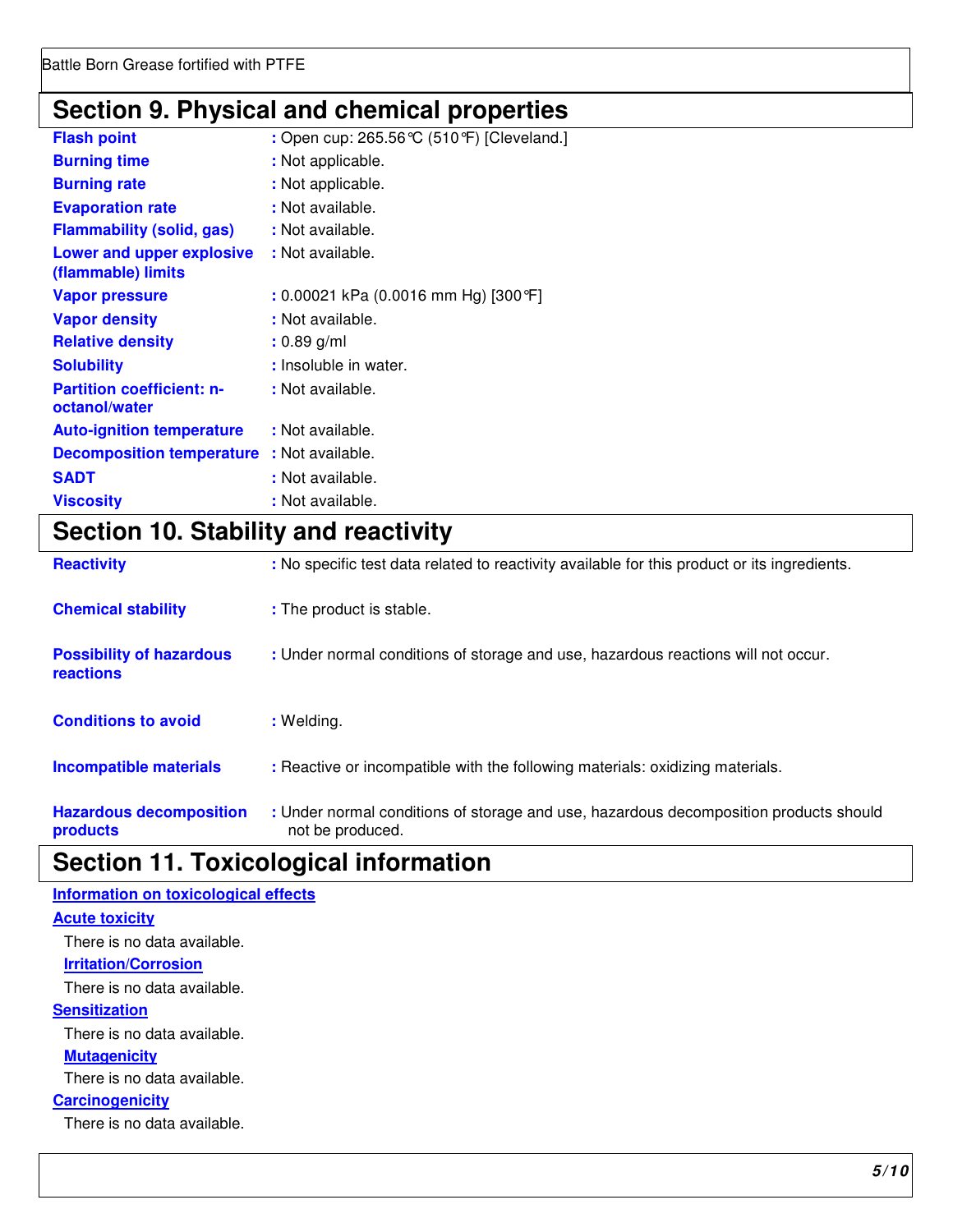## **Section 11. Toxicological information**

| <b>Reproductive toxicity</b>                              |                                                                                 |
|-----------------------------------------------------------|---------------------------------------------------------------------------------|
| There is no data available.                               |                                                                                 |
| <b>Teratogenicity</b>                                     |                                                                                 |
| There is no data available.                               |                                                                                 |
| <b>Specific target organ toxicity (single exposure)</b>   |                                                                                 |
| There is no data available.                               |                                                                                 |
| <b>Specific target organ toxicity (repeated exposure)</b> |                                                                                 |
| There is no data available.                               |                                                                                 |
| <b>Aspiration hazard</b>                                  |                                                                                 |
| There is no data available.                               |                                                                                 |
| <b>Information on the likely</b><br>routes of exposure    | : Dermal contact. Eye contact. Inhalation. Ingestion.                           |
| <b>Potential acute health effects</b>                     |                                                                                 |
| <b>Eye contact</b>                                        | : No known significant effects or critical hazards.                             |
| <b>Inhalation</b>                                         | : No known significant effects or critical hazards.                             |
| <b>Skin contact</b>                                       | : No known significant effects or critical hazards.                             |
| <b>Ingestion</b>                                          | : No known significant effects or critical hazards.                             |
|                                                           | Symptoms related to the physical, chemical and toxicological characteristics    |
| <b>Eye contact</b>                                        | : No known significant effects or critical hazards.                             |
| <b>Inhalation</b>                                         | : No known significant effects or critical hazards.                             |
| <b>Skin contact</b>                                       | : No known significant effects or critical hazards.                             |
| <b>Ingestion</b>                                          | : No known significant effects or critical hazards.                             |
|                                                           | Delayed and immediate effects and also chronic effects from short and long term |
| exposure Short term exposure                              |                                                                                 |
| <b>Potential immediate</b><br>effects                     | : No known significant effects or critical hazards.                             |
| <b>Potential delayed effects</b>                          | : No known significant effects or critical hazards.                             |
| Long term exposure                                        |                                                                                 |
| <b>Potential immediate</b><br>effects                     | : No known significant effects or critical hazards.                             |
| <b>Potential delayed effects</b>                          | : No known significant effects or critical hazards.                             |
| <b>Potential chronic health effects</b>                   |                                                                                 |
| <b>General</b>                                            | No known significant effects or critical hazards.<br>÷                          |
| <b>Carcinogenicity</b>                                    | No known significant effects or critical hazards.                               |
| <b>Mutagenicity</b>                                       | No known significant effects or critical hazards.                               |
| <b>Teratogenicity</b>                                     | No known significant effects or critical hazards.<br>t                          |
| <b>Developmental effects</b>                              | No known significant effects or critical hazards.<br>÷                          |
| <b>Fertility effects</b>                                  | No known significant effects or critical hazards.<br>t                          |
|                                                           |                                                                                 |

**Numerical measures of toxicity** 

**Acute toxicity estimates** 

There is no data available.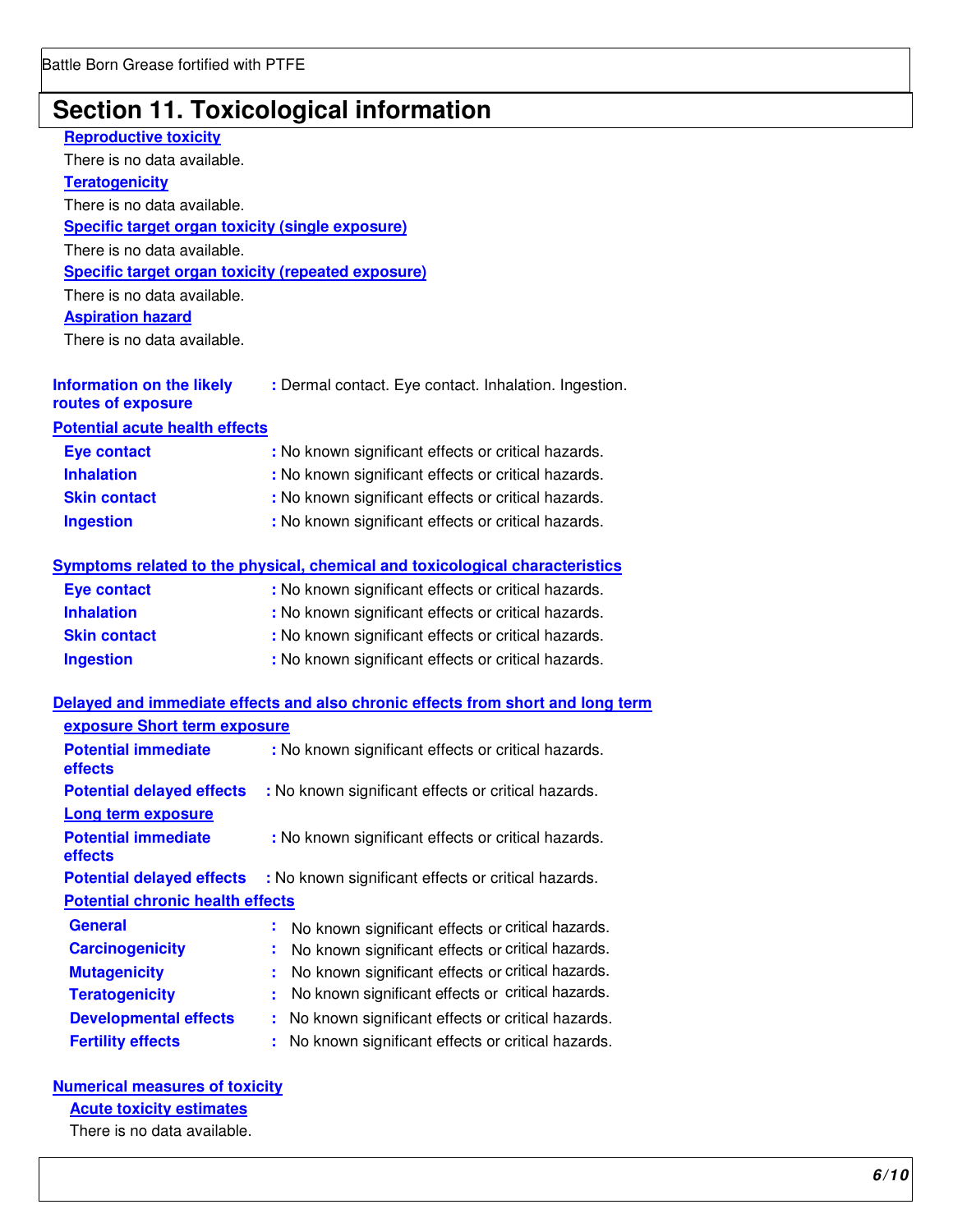## **Section 12. Ecological information**

#### **Toxicity**

There is no data available.

#### **Persistence and degradability**

There is no data available.

#### **Bioaccumulative potential**

There is no data available.

#### **Mobility in soil**

| <b>Soil/water partition</b> | : There is no data available. |
|-----------------------------|-------------------------------|
| <b>coefficient (Koc)</b>    |                               |

**Other adverse effects : No known significant effects or critical hazards.** 

### **Section 13. Disposal considerations**

- 
- **Disposal methods** : The generation of waste should be avoided or minimized wherever possible. Disposal of this product, solutions and any by-products should comply with the requirements of environmental protection and waste disposal legislation and any regional local authority requirements. Dispose of surplus and non-recyclable products via a licensed waste disposal contractor. Waste should not be disposed of untreated to the sewer unless fully compliant with the requirements of all authorities with jurisdiction. Waste packaging should be recycled. Incineration or landfill should only be considered when recycling is not feasible. This material and its container must be disposed of in a safe way. Care should be taken when handling empty containers that have not been cleaned or rinsed out. Empty containers or liners may retain some product residues. Avoid dispersal of spilled material and runoff and contact with soil, waterways, drains and sewers.

### **Section 14. Transport information**

|                                      | <b>DOT Classification</b> | <b>IMDG</b>              | <b>IATA</b>              |
|--------------------------------------|---------------------------|--------------------------|--------------------------|
| <b>UN number</b>                     | Not regulated.            | Not regulated.           | Not regulated.           |
| <b>UN proper</b><br>shipping name    |                           |                          |                          |
| <b>Transport</b><br>hazard class(es) |                           |                          | $\overline{\phantom{0}}$ |
| <b>Packing group</b>                 | $\overline{\phantom{a}}$  | $\overline{\phantom{a}}$ | $\overline{\phantom{a}}$ |
| <b>Environmental</b><br>hazards      | No.                       | No.                      | No.                      |
| <b>Additional</b><br>information     |                           |                          | $\overline{\phantom{a}}$ |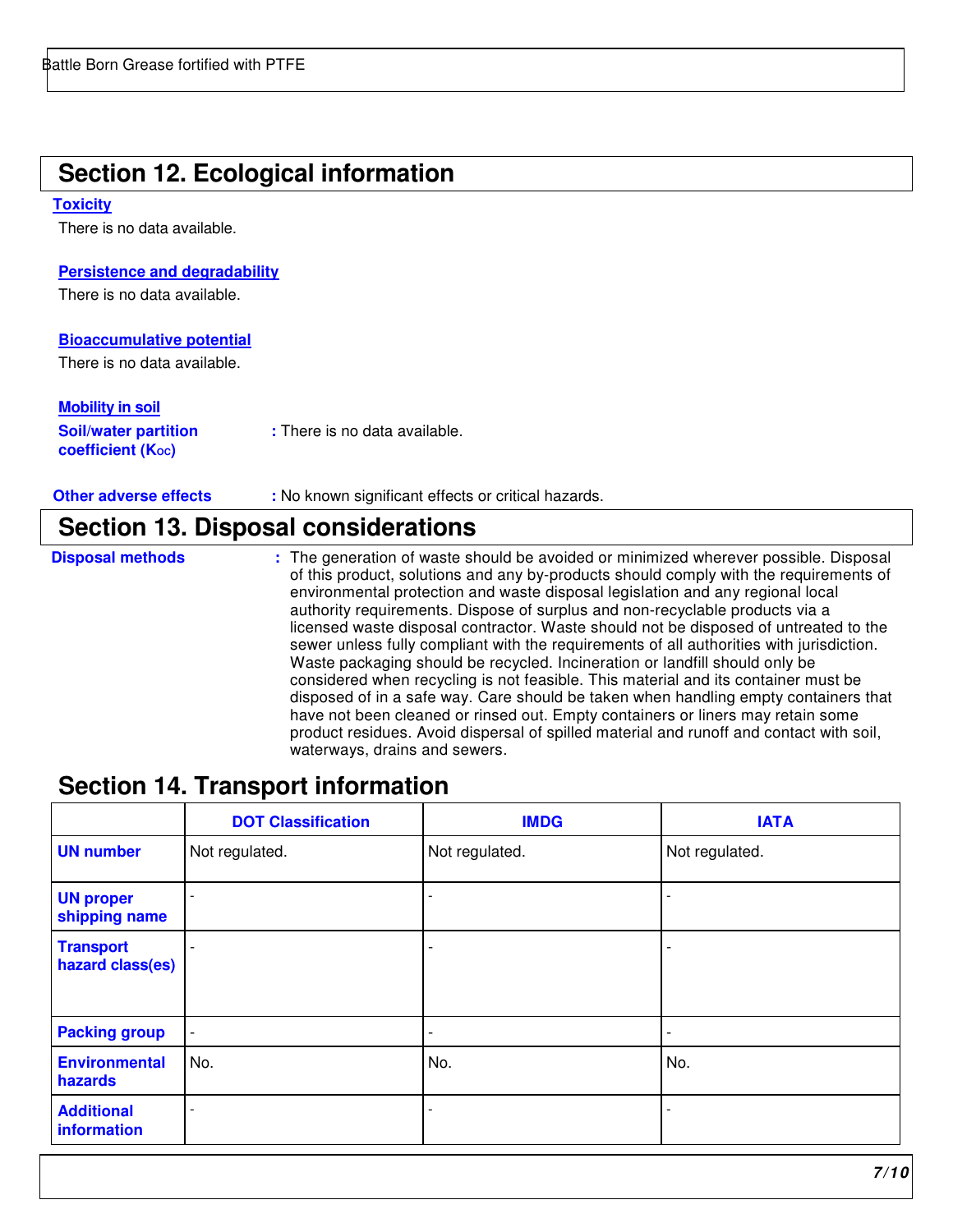Battle Born Grease fortified with PTFE

## **Section 14. Transport information**

**AERG :** Not applicable.

| <b>Special precautions for user</b> | : Transport within user's premises: always transport in closed containers that are  |
|-------------------------------------|-------------------------------------------------------------------------------------|
|                                     | upright and secure. Ensure that persons transporting the product know what to do in |
|                                     | the event of an accident or spillage.                                               |
|                                     |                                                                                     |
|                                     |                                                                                     |

**Transport in bulk according :** Not available. **to Annex II of MARPOL 73/78 and the IBC Code** 

## **Section 15. Regulatory information**

| <b>U.S. Federal regulations</b>                                                   | : TSCA 8(a) CDR Exempt/Partial exemption: Not determined<br>United States inventory (TSCA 8b): All components are listed or exempted. |
|-----------------------------------------------------------------------------------|---------------------------------------------------------------------------------------------------------------------------------------|
| <b>Clean Air Act Section 112</b><br>(b) Hazardous Air<br><b>Pollutants (HAPs)</b> | : Not listed                                                                                                                          |
| <b>Clean Air Act Section 602</b><br><b>Class I Substances</b>                     | : Not listed                                                                                                                          |
| <b>Clean Air Act Section 602</b><br><b>Class II Substances</b>                    | : Not listed                                                                                                                          |
| <b>DEA List I Chemicals</b><br>(Precursor Chemicals)                              | : Not listed                                                                                                                          |
| <b>DEA List II Chemicals</b><br><b>(Essential Chemicals)</b>                      | : Not listed                                                                                                                          |
| <b>SARA 302/304</b>                                                               |                                                                                                                                       |
| <b>Composition/information on ingredients</b>                                     |                                                                                                                                       |
| No products were found.                                                           |                                                                                                                                       |
| <b>SARA 304 RQ</b>                                                                | : Not applicable.                                                                                                                     |
| <b>SARA 311/312</b>                                                               |                                                                                                                                       |
| <b>Classification</b>                                                             | : Not applicable.                                                                                                                     |
| <b>Composition/information on ingredients</b>                                     |                                                                                                                                       |
| No products were found.                                                           |                                                                                                                                       |
| <b>State regulations</b>                                                          |                                                                                                                                       |
| <b>Massachusetts</b>                                                              | : None of the components are listed.                                                                                                  |
| <b>New York</b>                                                                   | : None of the components are listed.                                                                                                  |
| <b>New Jersey</b>                                                                 | : None of the components are listed.                                                                                                  |
| <b>Pennsylvania</b>                                                               | : None of the components are listed.                                                                                                  |
| <b>California Prop. 65</b>                                                        |                                                                                                                                       |
| No products were found.                                                           |                                                                                                                                       |
| <b>International regulations</b>                                                  |                                                                                                                                       |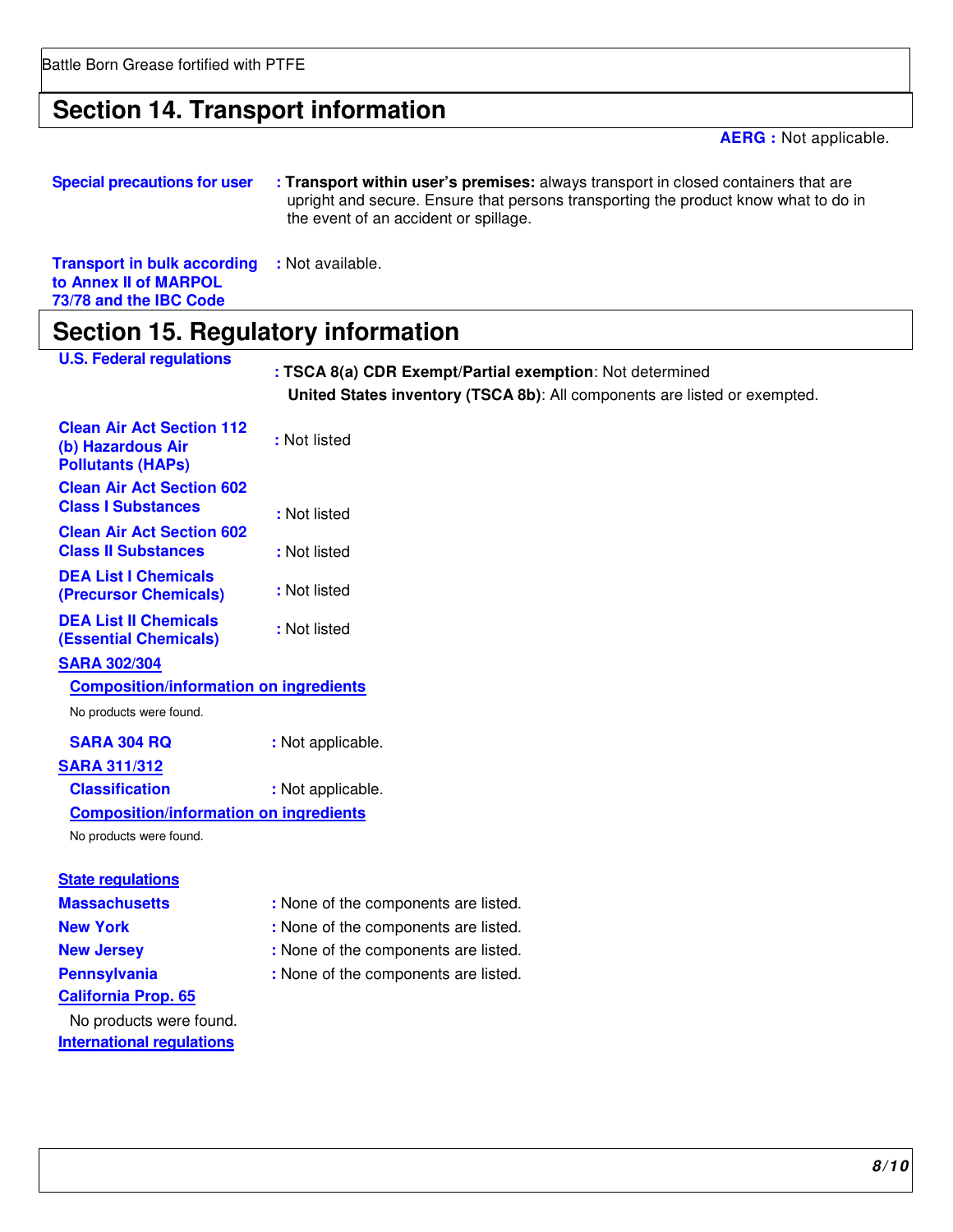## **Section 15. Regulatory information**

| <b>International lists</b>                                                         | : Australia inventory (AICS): All components are listed or exempted.<br>China inventory (IECSC): All components are listed or exempted.<br>Korea inventory: All components are listed or exempted.<br>New Zealand Inventory of Chemicals (NZIoC): All components are listed or exempted.<br>Philippines inventory (PICCS): All components are listed or exempted. |
|------------------------------------------------------------------------------------|-------------------------------------------------------------------------------------------------------------------------------------------------------------------------------------------------------------------------------------------------------------------------------------------------------------------------------------------------------------------|
| <b>Chemical Weapons</b><br><b>Convention List Schedule</b><br><b>I</b> Chemicals   | : Not listed                                                                                                                                                                                                                                                                                                                                                      |
| <b>Chemical Weapons</b><br><b>Convention List Schedule</b><br><b>Il Chemicals</b>  | : Not listed                                                                                                                                                                                                                                                                                                                                                      |
| <b>Chemical Weapons</b><br><b>Convention List Schedule</b><br><b>III Chemicals</b> | : Not listed                                                                                                                                                                                                                                                                                                                                                      |

## **Section 16. Other information**

| <b>Hazardous Material Information System (U.S.A.)</b> |
|-------------------------------------------------------|
|-------------------------------------------------------|

**Health :** 0 \* **Flammability :** 1 **Physical hazards :** 0

**Caution: HMIS® and NFPA ratings are based on a 0-4 rating scale, with 0 representing minimal hazards or risks, and 4 representing significant hazards or risks.** 

**The customer is responsible for determining the PPE code for this material.** 

|  |  | <b>National Fire Protection Association (U.S.A.)</b> |  |
|--|--|------------------------------------------------------|--|
|--|--|------------------------------------------------------|--|

| Health: |  | <b>Flammability:</b> |  | <b>Instability:</b> |  |
|---------|--|----------------------|--|---------------------|--|
|---------|--|----------------------|--|---------------------|--|

#### **History**

| Date of issue mm/dd/yyyy: 01/01/2014<br>Date of previous issue<br><b>Version</b><br><b>Revised Section(s)</b> | : 07/30/2013<br>: 2<br>: 15, 16                                                                                                                                                                                                                                                                                                                                                                                                                                                                                                                           |
|---------------------------------------------------------------------------------------------------------------|-----------------------------------------------------------------------------------------------------------------------------------------------------------------------------------------------------------------------------------------------------------------------------------------------------------------------------------------------------------------------------------------------------------------------------------------------------------------------------------------------------------------------------------------------------------|
| <b>Key to abbreviations</b>                                                                                   | $:$ ATE = Acute Toxicity Estimate<br>BCF = Bioconcentration Factor<br>GHS = Globally Harmonized System of Classification and Labelling of Chemicals<br>IATA = International Air Transport Association<br>IBC = Intermediate Bulk Container<br>IMDG = International Maritime Dangerous Goods<br>$LogPow = logarithm$ of the octanol/water partition coefficient<br>MARPOL 73/78 = International Convention for the Prevention of Pollution From Ships,<br>1973 as modified by the Protocol of 1978. ("Marpol" = marine pollution)<br>$UN = United Nations$ |